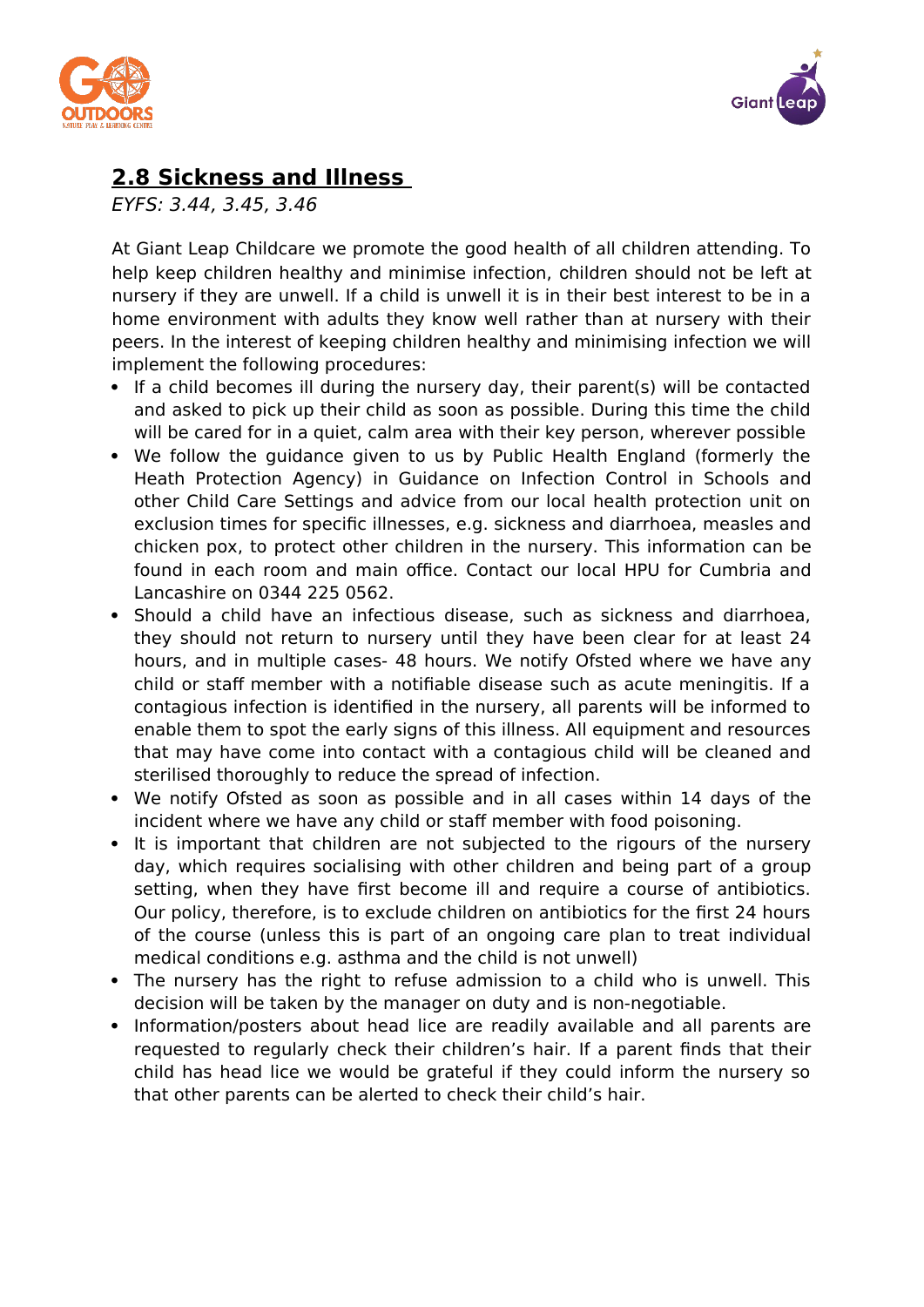## **Meningitis procedure**

If a parent informs the nursery that their child has meningitis, the Senior Nursery Manager on duty should contact the Infection Control (IC) Nurse for their area and Ofsted. The IC Nurse will give guidance and support in each individual case. If parents do not inform the nursery, we will be contacted directly by the IC Nurse and the appropriate support will be given. The nursery also needs to ensure that it follows all guidance given and that the appropriate authority is notified.

### **Transporting children to hospital procedure**

- If the sickness is severe, a designated member of staff should call for an ambulance immediately whilst still ensuring that the child continues to be comforted and there is adequate staff deployment to care for the remaining children. This may mean temporarily grouping the children together. DO NOT attempt to transport the sick child in your own vehicle (however, if the need arises, appointed members of staff have business insurance).
- Whilst waiting for the ambulance, contact the parent and arrange to meet them at the hospital
- The most appropriate member of staff must accompany the child and collect together registration forms, relevant medication sheets, medication and the child's comforter. A member of the management team must also be informed immediately
- Remain calm at all times. Children who witness an incident may well be affected by it and may need lots of cuddles and reassurance
- Staff may also require support following the incident.

### **Hospitalisation**

 Children who have had a period of time in hospital, whether that be for a short/ long stay, will be excluded from nursery for a period of at least 24 hours. This is to ensure that they are fully fit and well before returning to nursery.

### **Head Lice**

At times children may receive head lice as they are in close contact with each other. The nursery will put signs in view of parents when this has been informed and take precautionary steps to avoid head lice spreading.

- Staff are to wear their hair up at all times
- Parents are advised to tie their children's hair up, where possible.
- If found, parents must inform the nursery as soon as possible